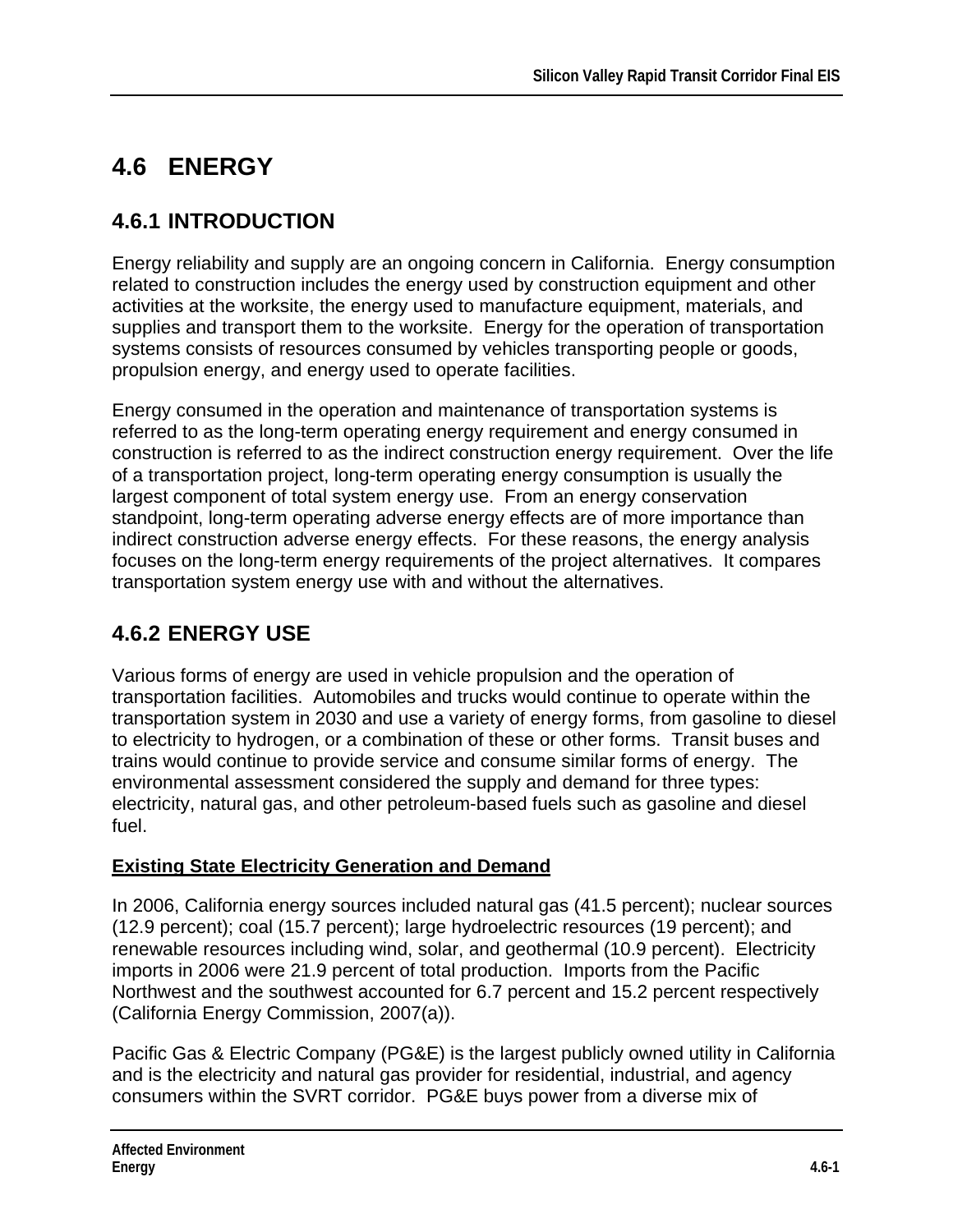generating sources, including fossil-fueled plants, hydroelectric powerhouses, wind farms, solar facilities and nuclear power plants. In addition to electrical power purchased from PG&E, BART purchases power directly from the Bonneville Power Administration (BPA), which is a federal agency headquartered in Portland, Oregon that markets power to large portions of the Northwest in addition to California. The majority of the power sold by BPA is hydroelectrically generated.

According to the California Energy Commission (CEC), total statewide electricity consumption grew from 166,979 gigawatt-hours (GWh) in 1980 to 228,038 GWh in 1990, at an estimated annual growth rate of 3.2 percent.<sup>1</sup> The 1990s saw a slowdown in demand growth because of the recession that lasted through the early and middle parts of the decade. The statewide electricity consumption in 2000 was 265,769 GWh, reflecting an annual growth rate of 1.46 percent between 1990 and 2000 (CEC, 2007a). CEC staff statewide energy forecast for 2008 is 288,967 GWh (CEC, 2007b).

Peak electricity demand, expressed in megawatts (MW), measures the largest electric power requirement during a specified period, usually integrated over one hour. A single MW is enough power to meet the expected electricity needs of 1,000 typical California homes (CEC, 2003b). Peak demand is important in evaluating system reliability, determining congestion points on the electrical grid, and identifying potential areas where additional transmission, distribution, and generation facilities may be needed. California's peak demand typically occurs in August between 3:00 p.m. and 5:00 p.m. High temperatures lead to increased use of air conditioning, which in combination with industrial loads, commercial lighting, and office equipment comprise the major demand for electricity consumption in the peak demand period in the state (CEC, 2000). In 2008, peak electricity demand for California is predicted to be about 288,967 GW, while the peak demand is projected at 320,178 MW in 2016. The California Independent State Operator (Cal ISO) controls the electrical grid that distributes about 82 percent of the electricity consumed in the state with the remainder being distributed by municipal utilities.

#### **Electricity Generation and Demand Outlook**

Studies have been conducted by the CEC to predict the short- and long-term outlooks for electricity supply and demand balance in California. According to its 2003 staff report titled, *California's Electricity Supply and Demand Balance over the Next Five Years*, the CEC believes that the near-term outlook for supply adequacy is promising. In the Cal ISO-controlled grid where supply is expected to outpace demand by approximately 6,000 MW, which includes an operating reserve of 5,707 MW, (CEC, 2003c), a 16 percent operating margin<sup>2</sup> was estimated for summer 2003 assuming a 1-

 $\overline{a}$ 

<sup>&</sup>lt;sup>1</sup> Electric energy is measured in watts (W): 1,000 watts is a kilowatt (kW); 1,000 kilowatts is a megawatt (MW); 1,000 megawatts is a gigawatt (GW). Electric consumption over time is measured in kilowatt-hours (kWh), megawatt-hours (MWh), and gigawatt-hours (GWh).

<sup>&</sup>lt;sup>2</sup> Operating Margin is the percentage by which demand outpaces supply; includes a 7 percent operating reserve in the calculation (CEC, 2003b).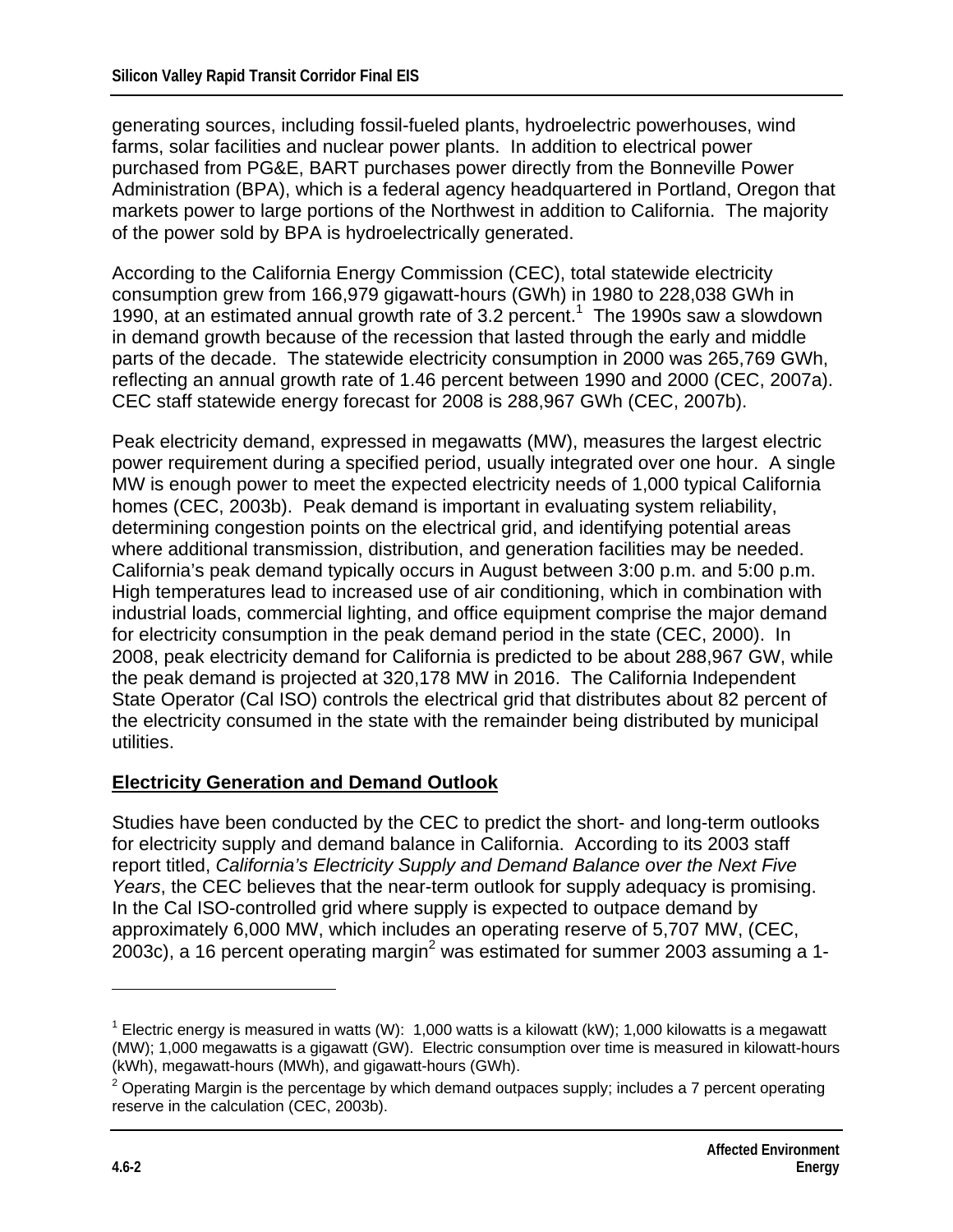in-2 year peak temperature condition. According to CEC staff, a statewide planning reserve margin of 8.8 percent is projected as far out as August 2008 when statewide supply capacity is anticipated to be 64,669 MW, outpacing a statewide projected demand of 59,459 MW (CEC, 2003c). The statewide planning reserve margin differs from the operating margin by not including the 7 percent operating reserve in the calculation, and does not account for forced outages nor includes spot market purchases. It is used in extended planning horizons (CEC, 2003a). The apparent decline in margins between the summers of 2003 and 2008 stems from the fact that the planning horizon for electric power resource additions is usually only two to three years out and does not necessarily indicate a downward trend in generating capacity. Demand projection assumes a normal summer. A hot summer increases projected demand to 62,914 MW, which corresponds to a 3 percent planning reserve margin.

This short planning horizon interjects uncertainty into the assessment of supply and reserve margin in 2030, the study year for the BEP and SVRTP alternatives. However, the state has added substantial generating capacity in the last 5 years and it is reasonable to assume it will continue to add capacity. Between 2000 and February 2003, California licensed and added 18 new power plants, which have contributed 4,980 MW to the statewide generating capacity. Power plants representing an additional 3,106 MW of generating capacity were anticipated to come online between February 2003 and August 2003 (CEC, 2003d). Statewide demand in 2012 would most likely be around 64,845 MW, assuming normal summer temperatures (CEC, 2002b). Using the growth trend that fits CEC demand predictions through 2018, published in the *2008–2018 Electricity Outlook*, demand for electricity in 2030 can be estimated to be on the order of 330,000 GW. $3$  The Cal ISO estimates that net additions of domestic electricity generation capacity and electricity imports of 1,000 to 1,500 MW/year will be necessary to maintain current operating margins (Cal ISO, 2002b).

#### **Transmission Outlook**

Transmission capacity refers to the maximum amount of power that can be carried from the generating source to the utility provider and is a key component in the electrical power delivery system. In the years since the start of the electricity crisis, the transmission capabilities of some portions of the state's electrical grid have occasionally been inadequate to transmit electricity at a rate that satisfies the quantities of electricity demanded. This phenomenon is known as a transmission bottleneck. An example of one such bottleneck occurs through what is known as Path 15, a major transmission line between Northern and Southern California. As an example, the widely publicized bottleneck in northern California is known as Path 15. According to the Western Area Power Administration (WAPA), PG&E increased the rating of Path 15 from 3,900 MW to

 $\overline{a}$ 

 $3$  Calculation based on CEC demand projections from 2002 to 2012 for normal temperature years, published in *2002 – 2012 Electricity Outlook* (California Energy Commission, 2002b). Projection to 2030 assumes an average annual growth rate of about 2.0 percent with a range from between 1.5 percent and 3.9 percent. This projection is for comparison purposes only.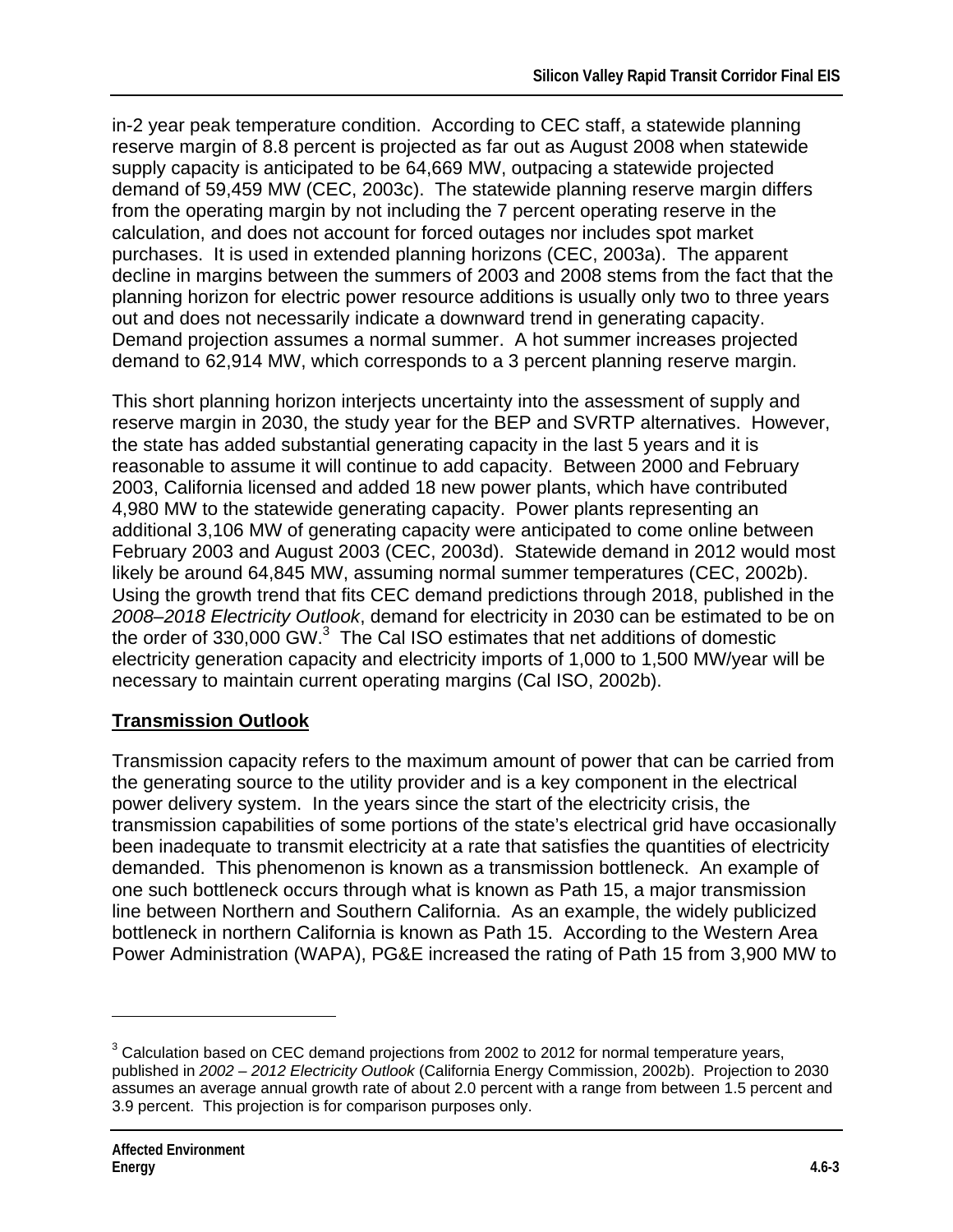5,400 MW in 2004. Many transmission links are currently being upgraded, and new routes are being constructed to increase reliability throughout the state.

#### **Natural Gas**

PG&E is the main gas utility in the SVRT corridor. PG&E is not a producer of natural gas but purchases natural gas from various suppliers and distributes gas to residential and commercial/industrial users through its local network. About 67 percent of PG&E's natural gas supplies come from Canada and 10 percent from California (PG&E Corp, Annual Report, various years). The major natural gas inter- and intrastate pipelines that deliver natural gas to PG&E are controlled by relatively few pipeline companies, but access to their pipelines is afforded to all qualifying suppliers.

The State of California has become less of a source of natural gas supply, as its available resources are depleted. Throughout North America and elsewhere, however, natural gas reserves are considered plentiful and adequate to sustain production for many years. According to the U.S. Department of Energy, Energy Information Administration, U.S. proven reserves of wet natural gas were 164 trillion cubic feet in 1999, with technically recoverable reserves almost eight times this figure (U.S. Natural Gas Markets: Recent Trends and Prospects for the Future, May 2001, USDOE, Energy Information Administration). Annual natural gas production in the U.S. varies from 19 to 22 trillion cubic feet. In addition to U.S. reserves, there are substantial reserves in Canada.

#### **Other Petroleum-Based Fuels**

Despite short-term volatility in gasoline and diesel fuel prices, the petroleum fuels market is competitive, with a number of potential suppliers and distributors. Supply over the next 15 to 20 years is not considered a critical problem. Distribution of fuel is by a number of methods, from pipelines to railroads to trucks. As oil reserves diminish, higher prices are likely to encourage shifts to alternative fuels. The risks in the mid-term are primarily in the production of oil, which can be disrupted by political events.

### **4.6.3 REGULATORY CONSIDERATIONS**

#### **Corporate Average Fuel Economy Standards**

Corporate Average Fuel Economy (CAFE) standards are federal regulations that are set to reduce energy consumed by on-road motor vehicles. The standards specify minimum fuel consumption efficiency standards for new automobiles sold in the U.S. The current standard for passenger cars is 27.5 miles per gallon (mpg). The 1998 standard for light trucks was 20.7 mpg (Competitive Enterprise Institute, 1996). In 2007, the National Highway Traffic Safety Administration issued a final rule for CAFE standards for model-year 2011 light trucks that codified a standard of 24.0 mpg; this is now in effect (USDOT, 2002a).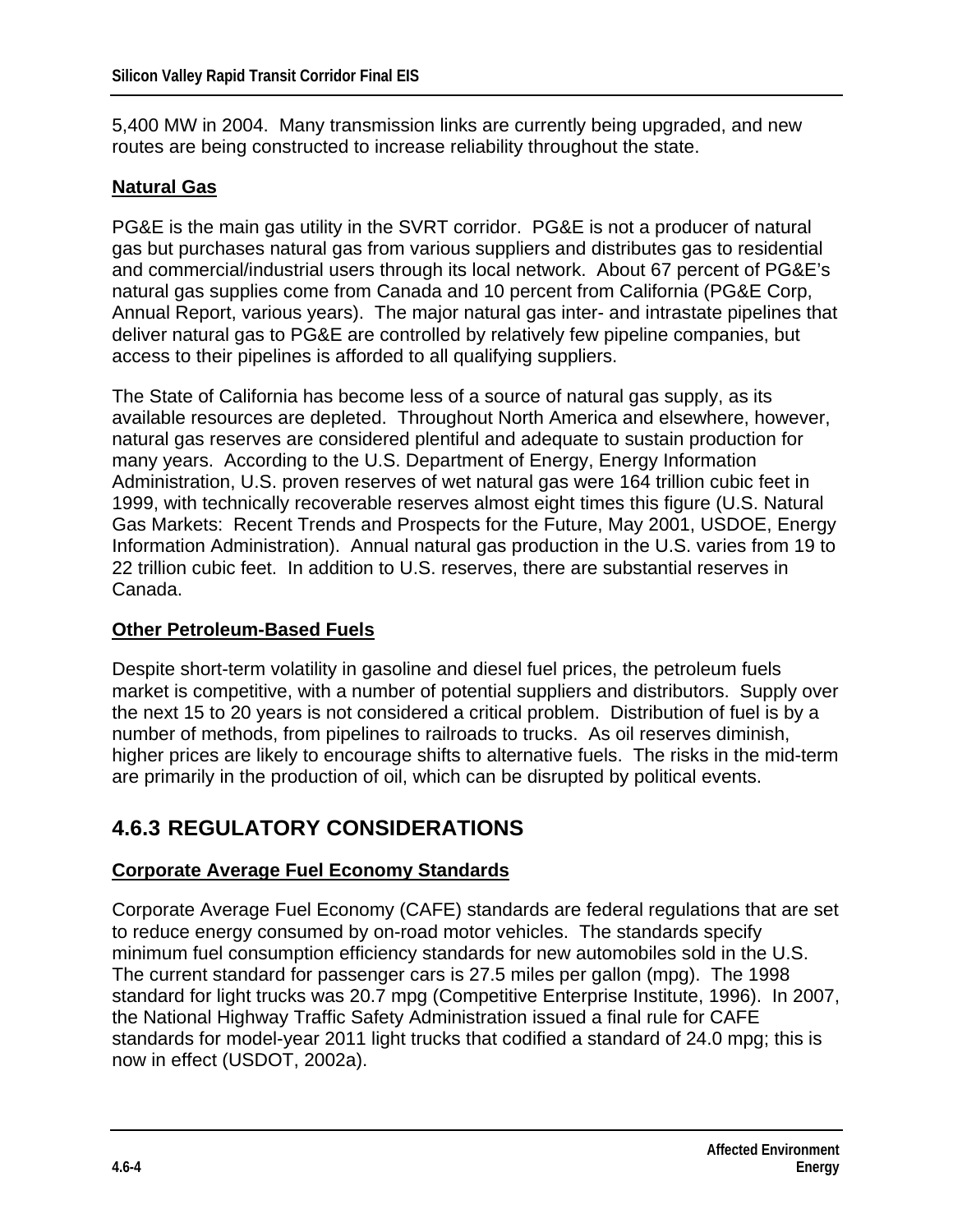#### **Transportation Equity Act for the 21st Century**

The Transportation Equity Act for the 21<sup>st</sup> Century, passed in 1998, is intended to protect and enhance communities and the natural environment as development occurs in the transportation sector. It builds on the initiatives established in the Intermodal Surface Transportation Efficiency Act of 1991 (ISTEA), which was the previous major authorizing legislation for surface transportation. The ISTEA identified planning factors for use by the Metropolitan Planning Organizations (MPOs), including MTC, in developing transportation plans and programs. Under the ISTEA, MPOs are required to "protect and enhance the environment, promote energy conservation, and improve quality of life" and are required to consider the consistency of transportation planning with federal, state, and local energy goals (USDOT, 2002b).

#### **California Code of Regulations, Title 24, Part 6, Energy Efficiency Standards**

Title 24, Part 6 of the California Code of Regulations (CCR), *Energy Efficiency Standards*, promotes efficient energy use in new buildings constructed in California. The standards regulate energy consumed for heating, cooling, ventilation, water heating, and lighting. The standards are enforced through the local building permit process.

#### **AB 32—Global Warming Solutions Act of 2006**

In response to concern related to the potential consequences of greenhouse gas emissions and climate change, the state of California has committed to reduce its global warming emissions to 2000 levels by 2010 (11 percent below business as usual), to 1990 levels by 2020 (25 percent below business as usual), and 80 percent below 1990 levels by 2050.

AB 32 codifies the state's goal by requiring that the state's global warming emissions be reduced to 1990 levels by 2020. This reduction will be accomplished through an enforceable statewide cap on global warming emissions that will be phased in starting in 2012. In order to effectively implement the cap, AB 32 directs the California Air Resources Board (CARB) to develop appropriate regulations and establish a mandatory reporting system to track and monitor global warming emissions levels.

Additionally, AB 32 requires that CARB use the following principles to implement the cap:

- Distribute benefits and costs equitably.
- Ensure that there are no direct, indirect, or cumulative increases in air pollution in local communities.
- Protect entities that have reduced their emissions through actions prior to this regulatory mandate.
- Allow for coordination with other states and countries to reduce emissions.